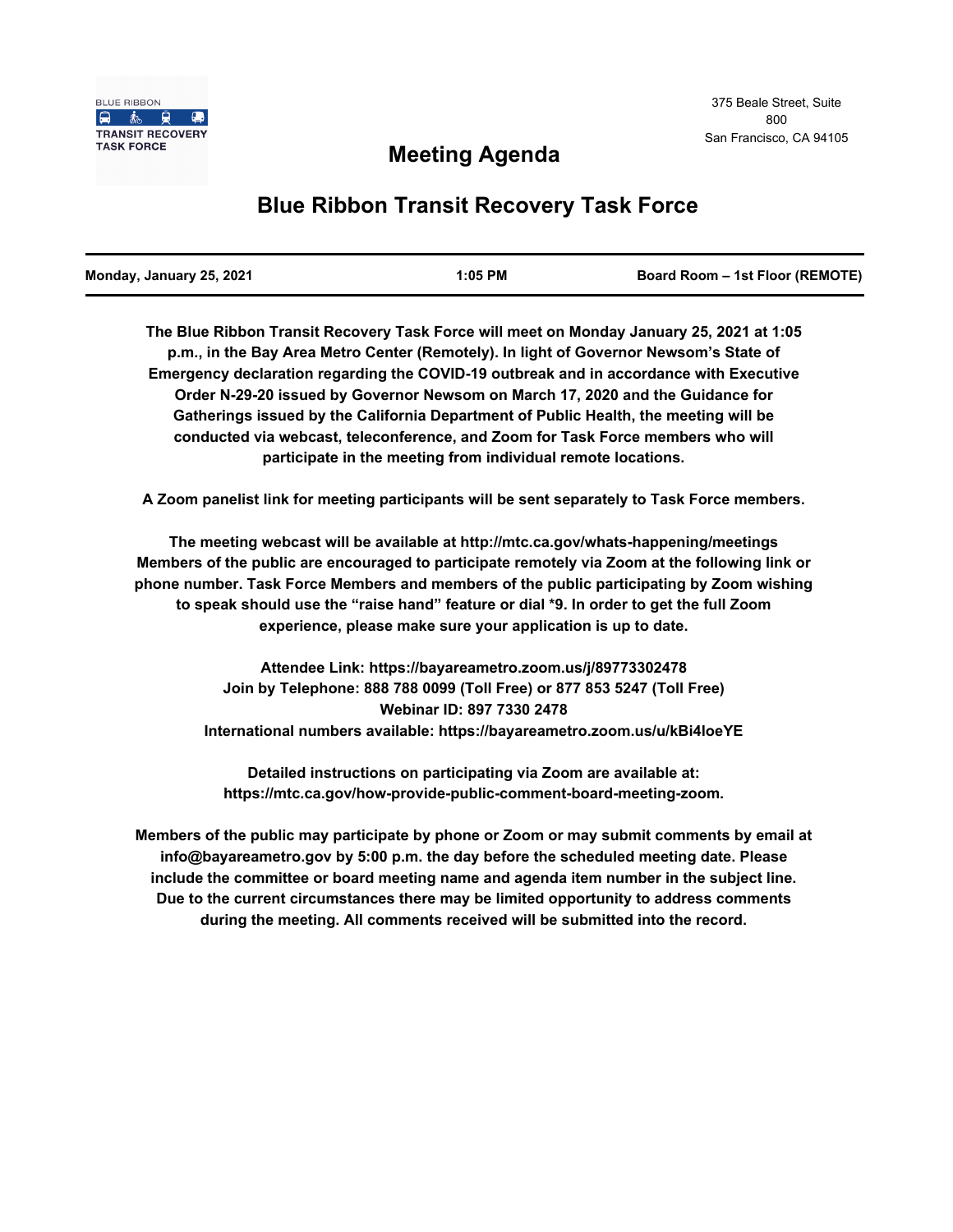#### **1. Roll Call / Confirm Quorum**

*A quorum of this Task Force shall be a majority of its voting members (17)*

#### **2. Chair Comments**

*Commissioner Jim Spering*

#### **3. Consent Calendar**

| 3а. | 21-0135             | Minutes of the December 14, 2020 Meeting      |
|-----|---------------------|-----------------------------------------------|
|     | <b>Action:</b>      | Approval                                      |
|     | <b>Attachments:</b> | <b>DRAFT Minutes BRTRTF December 14, 2020</b> |
| 3b. | 21-0136             | BRTRTF #8 Meeting Summary (December 14,2020)  |
|     | <b>Action:</b>      | Approval                                      |
|     | <b>Attachments:</b> | <b>BRTRTF #8 Meeting Summary Memo</b>         |

### **4. Advancing Equity (Action Plan Goal 2)**

*Based on feedback from stakeholders and the December Blue Ribbon Transit Recovery Task force meeting, a proposed set of equity principles to guide the Task Forces' work in developing the Transformation Action Plan will be presented for your consideration and approval.*

- **4a.** [21-0137](http://mtc.legistar.com/gateway.aspx?m=l&id=/matter.aspx?key=21730) Present Revised Equity Principles
	- Approval *Action:*
		- Steve Kinsey, CivicKnit *Presenter:*

*Attachments:* [Present Revised Equity Principles](http://mtc.legistar.com/gateway.aspx?M=F&ID=d798c495-e56b-4ae3-93ea-f28003b39978.pdf)

#### **5. Current Regional Initiatives (Action Plan Goal 4)**

*A summary of the current regional initiatives being undertaken by MTC in collaboration*  with other agencies will be presented, focusing on the Fare Coordination and Integration *Study, Mapping and Wayfinding Initiative, and Bay Area Toll Authority (BATA) efforts to prioritize transit in traffic.*

**5a.** [21-0139](http://mtc.legistar.com/gateway.aspx?m=l&id=/matter.aspx?key=21732) Present Ongoing Bay Area Transit Initiatives

*Action:* Information

MTC Staff *Presenter:*

*Attachments:* [Present Ongoing Bay Area transit initiatives](http://mtc.legistar.com/gateway.aspx?M=F&ID=7ffa56b4-ffff-4d82-9158-d42522a3ad54.pdf)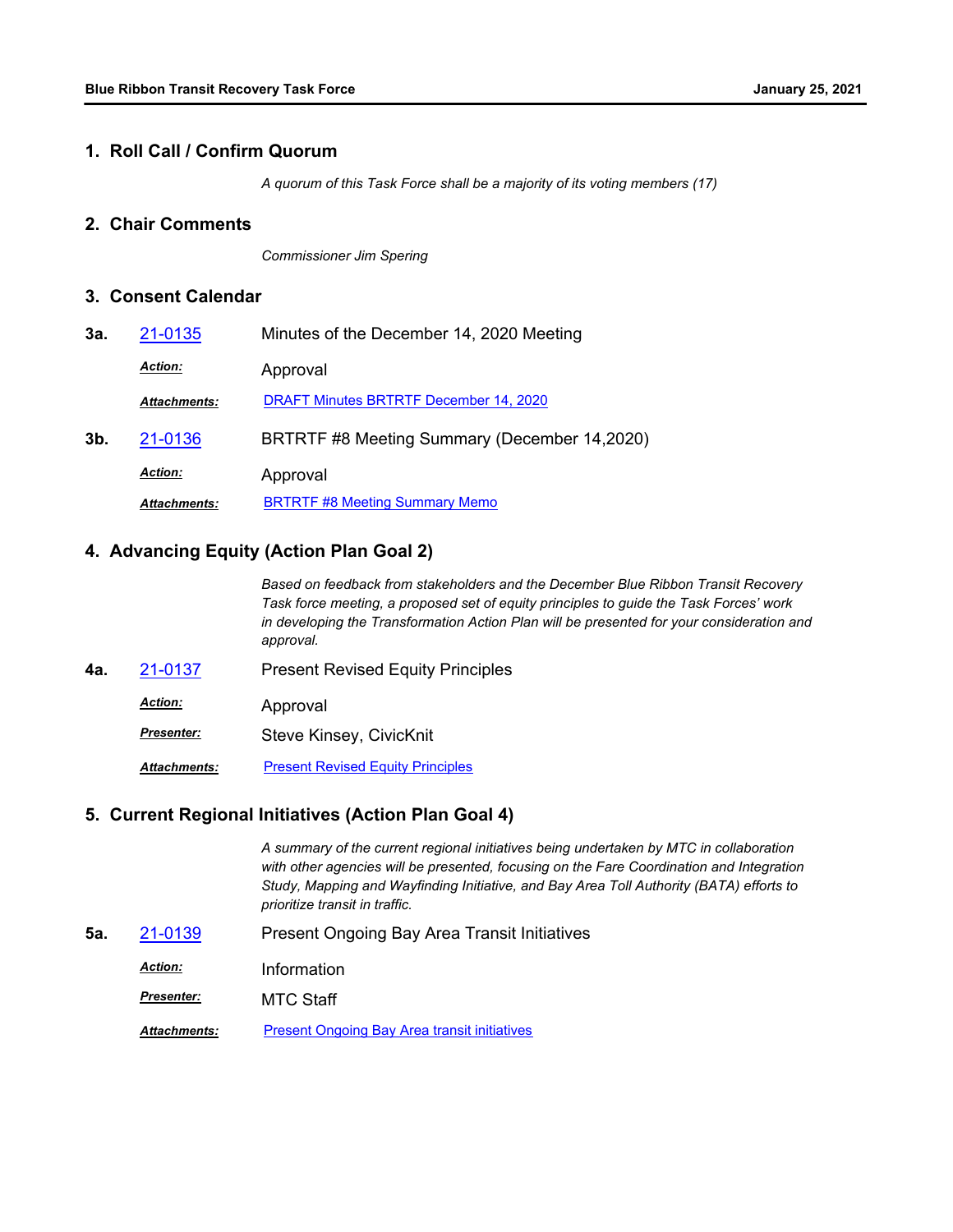# **6. Network Management (Action Plan Goal 3)**

|     |                     | Recommendations on a draft Problem Statement from the Problem Statement Ad-Hoc<br>Working Group will be presented to the Task Force for consideration and continuation of<br>the network management discussion. |
|-----|---------------------|-----------------------------------------------------------------------------------------------------------------------------------------------------------------------------------------------------------------|
| 6а. | 21-0138             | Present Draft Problem Statement                                                                                                                                                                                 |
|     | <b>Action:</b>      | Information                                                                                                                                                                                                     |
|     | <b>Presenter:</b>   | Steve Kinsey, CivicKnit and Working Group members                                                                                                                                                               |
|     | <b>Attachments:</b> | <b>Draft Problem Statement</b>                                                                                                                                                                                  |
|     |                     | <b>Presentation Goal 3 Network Management Problem Statement</b>                                                                                                                                                 |
| 6b. | 21-0174             | Discussion- Possible Network Management Roles and Responsibilities                                                                                                                                              |
|     | <b>Action:</b>      | Information                                                                                                                                                                                                     |
|     | <b>Presenter:</b>   | Steve Kinsey, CivicKnit                                                                                                                                                                                         |
|     | <b>Attachments:</b> | <b>Presentation Possible Network Management Roles and Responsibilities</b>                                                                                                                                      |

### **7. Public Comments / Other Business**

**7a.** [21-0140](http://mtc.legistar.com/gateway.aspx?m=l&id=/matter.aspx?key=21733) Correspondence Received and Other Business Handouts *Attachments:* [Operator Ridership Update Handout](http://mtc.legistar.com/gateway.aspx?M=F&ID=4045e393-5d17-4816-9142-68772c789e79.pdf)

# **8. Meeting Summary**

*Steve Kinsey, CivicKnit*

## **9. Adjournment / Next Meeting**

**The next meeting of the Blue Ribbon Transit Recovery Task Force will be held Monday, February 22, 2021 at 1:05 p.m. remotely and by webcast as appropriate.**